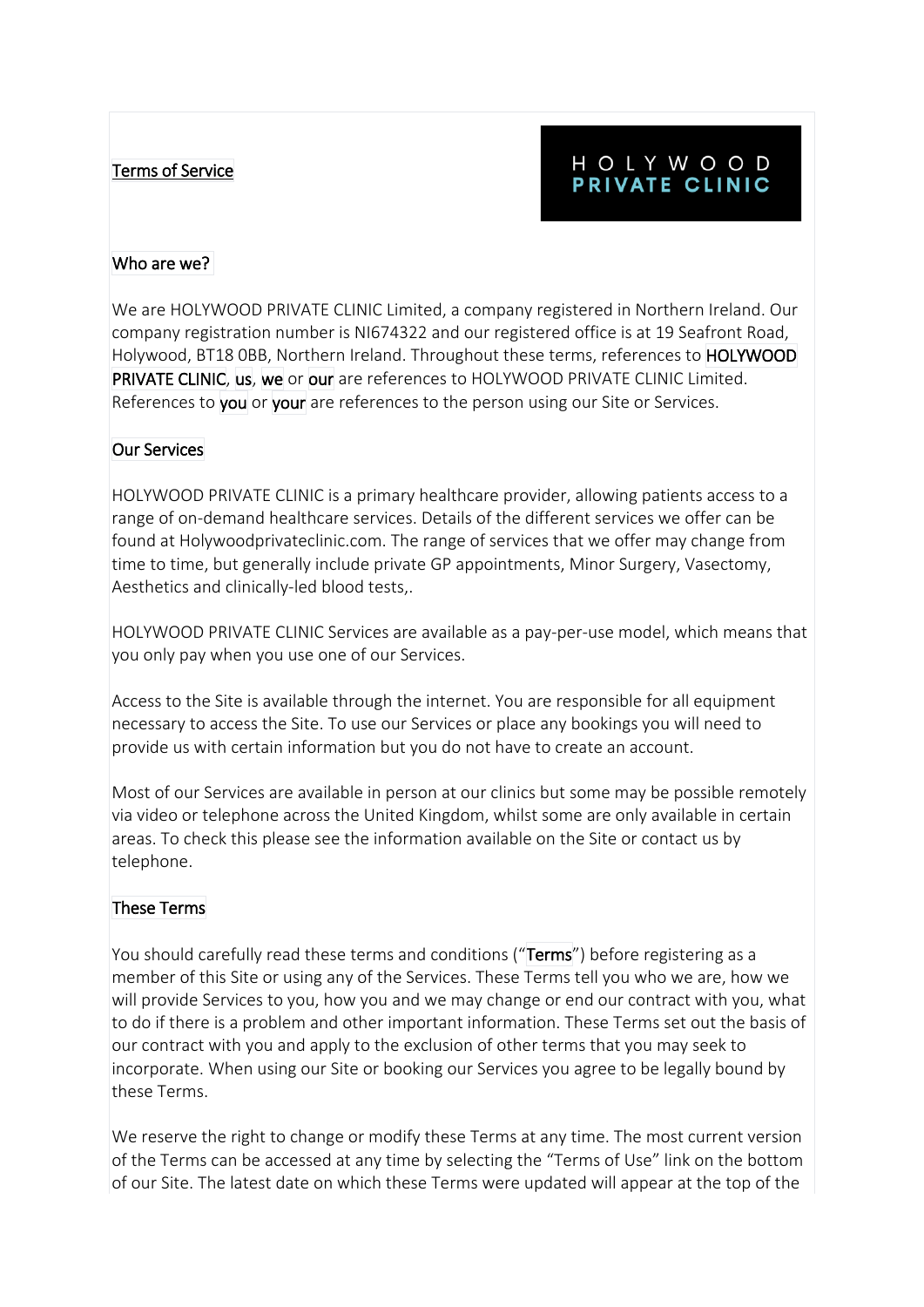Terms. HOLYWOOD PRIVATE CLINIC will include a notice on the Site when we have changed the Terms. By using the Site or any Services after HOLYWOOD PRIVATE CLINIC has updated the Terms, you are agreeing to all the updated Terms; if you do not agree with any of the updated Terms, you must stop using the Site.

# Eligible Users

Children are not eligible to use the Site or to book our Services (although an adult can book a Service on behalf of a child). By using our Services and the Site, you represent that you are at least 18 years old.

All medical records we obtain for any patient whether for an adult of child patient are stored in accordance with our Records Management Policy.

## Privacy Policy

In order to provide the Services, HOLYWOOD PRIVATE CLINIC needs to collect and use your personal data, which may include personal data about your health. Please review HOLYWOOD PRIVATE CLINIC's Privacy Policy which sets out the terms on which we process any personal data we collect from you, or that you provide to us. By using the Site or contacting us by telephone and you confirm that you understand and have read the Privacy Policy and warrant that all data and personal information provided by you is accurate.

#### Use of Our Services

Where you have booked a Doctor appointment then the services will begin with a meeting between you and a Doctor.

Please note that the Site is exclusively for the purposes of information and booking only. Medical care and advice will only be provided to you during your appointment with the Doctor or any follow up with the Doctor.

#### Our Medical Services

HOLYWOOD PRIVATE CLINIC allows you to book a range of private healthcare services as detailed at https://www.holywoodprivateclinic.com.

#### 5.1 Doctor Appointments

You can choose whether to book to see a Doctor in one of our clinics (which may be wholly governed by us or may be run by one of our partner consultants), in your home, by video or by telephone. You can select the nature of the Doctor appointment when you book.

# Who are HOLYWOOD PRIVATE CLINIC's Doctors?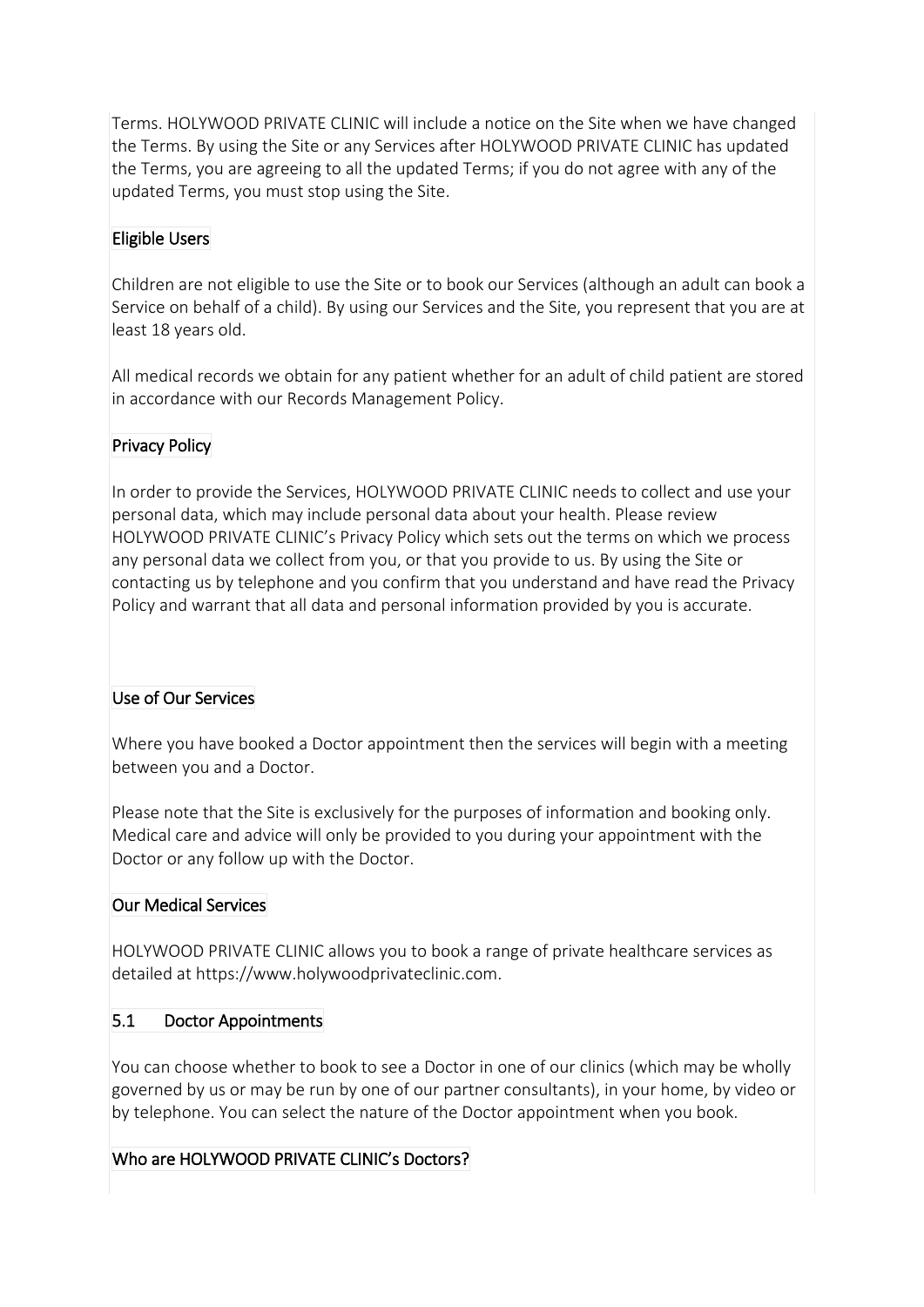HOLYWOOD PRIVATE CLINIC performs thorough background checks on Doctors to ensure that they: are not currently, nor have they been, party to a professional negligence case; have not been convicted of any relevant or significant crime or criminal activity; and are in current good standing with the General Medical Council.

HOLYWOOD PRIVATE CLINIC does not recommend self-diagnosis or self-medication, and no information on the Site or presented by HOLYWOOD PRIVATE CLINIC may be construed or interpreted as recommending self-diagnosis or self-medication.

The Health Guidance notes available on the Site do not contain or constitute medical advice.

## About the appointment

The Doctor may request information about your medical history and may ask personal medical questions and inquire as to your physical status (collectively referred to herein as "Medical History").

The partner consultant will also retain a copy of your Medical History in accordance with their own Privacy and Records Management Policies.

If an appointment requires an intimate or personal examination, a chaperone may be requested by either you or the Doctor. The Doctor will document the chaperone's presence in the medical notes after the appointment. If no chaperone has been arranged then the Doctor is within his rights not to proceed with any intimate or personal examinations and no refund will be applicable.

You understand that there is no guarantee that a Doctor will prescribe any medication at all, and that specific treatments or therapy are not guaranteed. You understand that all Doctors will operate in a professional manner and in accordance with relevant state regulations, laws and codes, and medical ethics requirements that have been established.

You understand all Doctors reserve the right to refuse to provide services if they believe that there is potential for misuse of services, if they feel that their life may in any way be threatened or jeopardised, or as otherwise required by law or reasonable medical ethics concerns.

You should consult with your regular general practitioner as necessary and before seeking any new treatment or before you alter, suspend or initiate any change in your medical treatment, medication routine or healthcare related procedure or activity. Do not disregard medical advice issued to you by your regular general practitioner.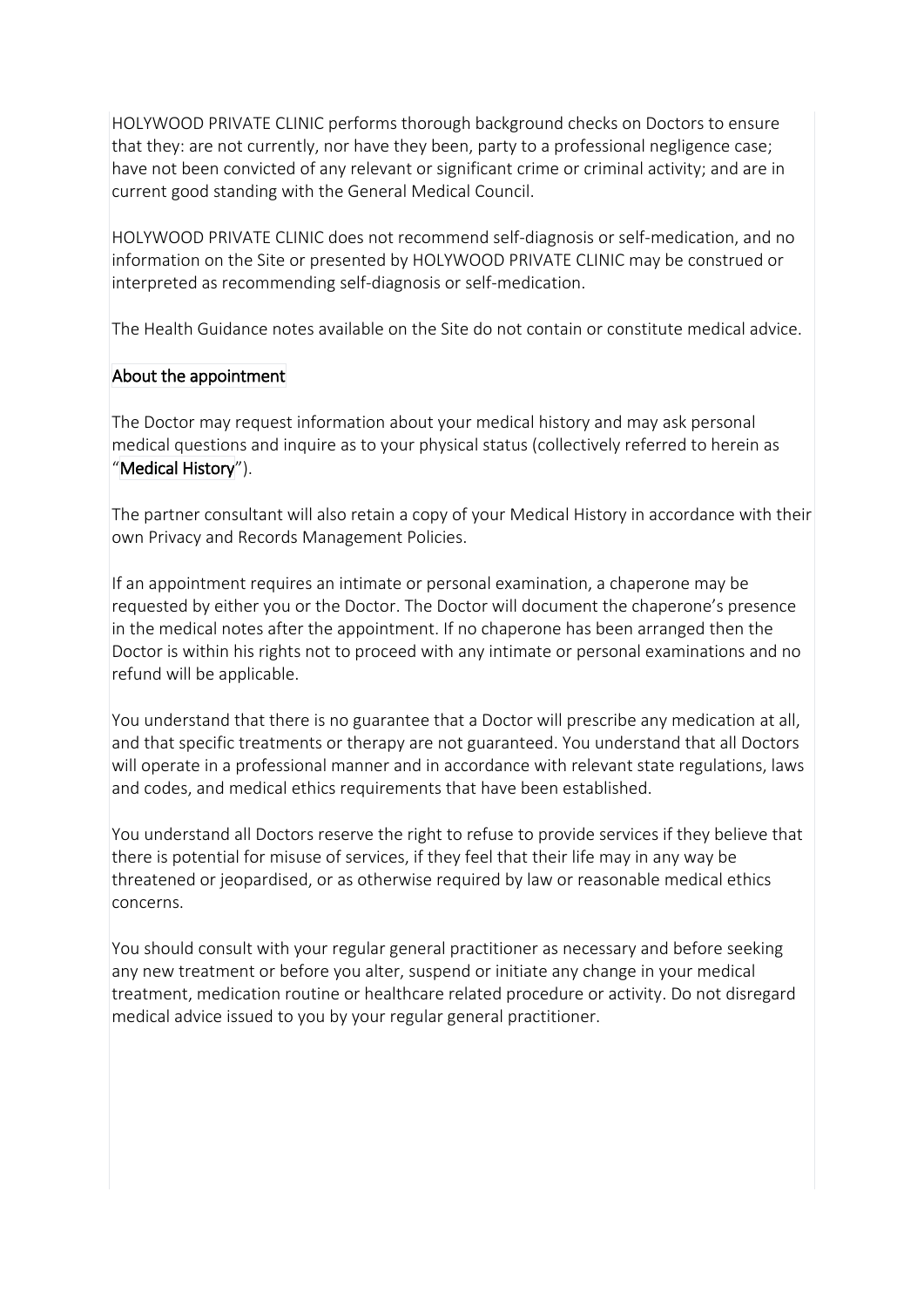# 5.2 Medical Tests and Vaccinations

## General

The range of medical tests and vaccines available is shown on the Site.

All tests and vaccinations are carried out by a Doctor or other qualified healthcare professional and are carried out in accordance with all applicable official guidelines relevant to that test or vaccination. Your eligibility for a medical test or vaccine will be determined when you book with us and we will ask for certain information from you to confirm whether or not you are eligible.

HOLYWOOD PRIVATE CLINIC does not operate any laboratory services. HOLYWOOD PRIVATE CLINIC works with a number of carefully selected, fully accredited laboratories who process all laboratory tests on our behalf.

Timescales for test results can be found on the Site.

#### Zero Tolerance Policy

HOLYWOOD PRIVATE CLINIC is committed to providing a high quality of care for our patients. The welfare of patients and staff alike relies on establishing a good relationship between the patients, those working at HOLYWOOD PRIVATE CLINIC and our Doctors. Therefore, in order to protect both the staff and patients, we respectfully point out that the following inappropriate behaviour will not be tolerated:-

- Swearing
- Threatening or abusive behaviour
- Drunkenness
- Verbal or physical abuse
- Inappropriate advances to our staff

We have a zero tolerance policy towards such behaviour, particularly threatening or violent behaviour towards anyone associated with our Services, and we reserve the right to terminate an appointment and leave the premises (and call for police assistance if deemed necessary) with anyone behaving in such a manner.

We also reserve the right to refuse to provide Services to those patients involved in any of the behaviour outlined above.

Due to COVID-19, we currently ask a series of questions relating to your symptoms at the time of booking to identify whether you may have symptoms of COVID-19. If you fail to disclose information or answer information inaccurately, we may refuse to provide you with further services.

HOLYWOOD PRIVATE CLINIC has the right to refuse to provide Services at any time.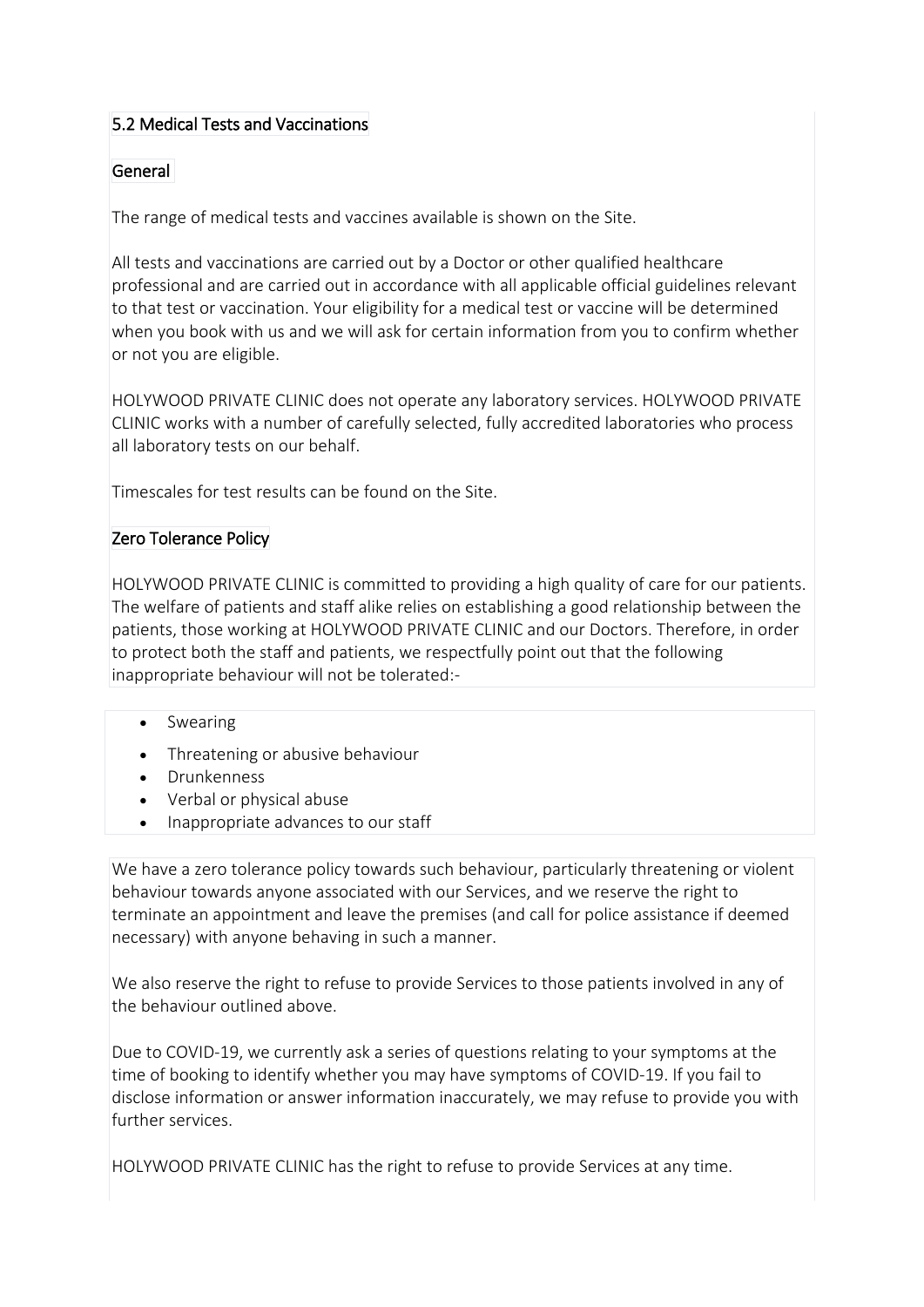# Our Site

## 1.1— Using the Site and the Services on the Site

You can simply view the Site and not use any Services on the Site. You need not register with HOLYWOOD PRIVATE CLINIC to simply visit and view the Site, for example to read one of our Health Guides.

#### 1.2— Restrictions on Use

HOLYWOOD PRIVATE CLINIC provides content through the Site and the Services. This content may include logos, graphics, video, images, software and other content (collectively, the "Materials"). HOLYWOOD PRIVATE CLINIC is the owner or the licensee of all intellectual property rights in any Materials published on or otherwise made available through the Site or the Services, and those works are protected by copyright and other applicable laws.

HOLYWOOD PRIVATE CLINIC also makes available web applications to access the Site via internet browsers on a computer, tablet, or mobile device ("WebApplications"). Any Mobile Applications and Web Applications are collectively referred to as the "Applications". To use the Applications you must have a computer, tablet or mobile device that is compatible with the Applications. HOLYWOOD PRIVATE CLINIC does not warrant that the Applications will be compatible with your computer, tablet or mobile device.

Subject to these Terms, and your compliance with them, HOLYWOOD PRIVATE CLINIC hereby grants you a limited, personal, non-exclusive and non-transferable licence to use and to display the Materials and to use the Applications and Site solely for your own personal use for the purpose of using the Service. The Site and the Applications are owned and operated by HOLYWOOD PRIVATE CLINIC. Except for this licence, you have no other rights in the Site, the Applications, the Service or any Materials.

You may not:

- 1. modify, disassemble, decompile or reverse engineer the Applications, except to the extent that such restriction is expressly prohibited by law;
- 2. rent, lease, loan, resell, sublicense, distribute or otherwise transfer the Applications to any third-party or use the Applications to provide time sharing or similar services for any third-party;
- make any copies of the Applications;
- 1. remove, circumvent, disable, damage or otherwise interfere with security-related features of the Applications, features that prevent or restrict use or copying of any content accessible through the Applications, or features that enforce limitations on use of the Applications;
- 2. delete the copyright and other proprietary rights notices on the Applications;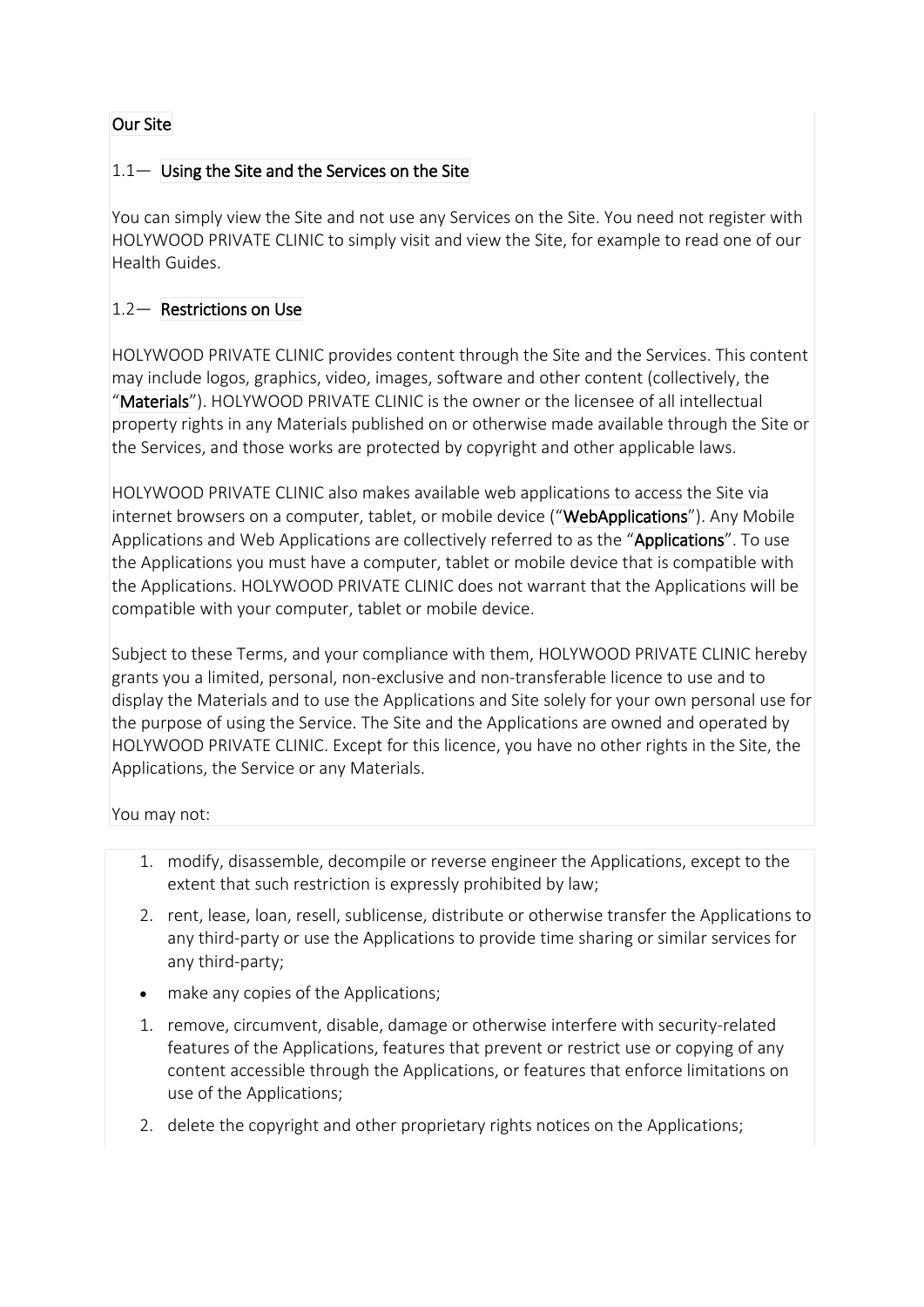- 3. modify, edit, copy, reproduce, create derivative works of, republish, upload, post, transmit, distribute or exploit in any way any Materials, without the express permission from HOLYWOOD PRIVATE CLINIC;
- download the entirety of or any portions of any Materials or of the Site. For the avoidance of doubt, reading and downloading the Health Guides will not be a breach of this clause.

Violation of any of these restrictions may result in HOLYWOOD PRIVATE CLINIC taking legal action against you which may include an injunction, or damages or both. Attempts to reverse-engineer the Site or any Materials are prohibited. If you breach any of these Terms, the above licence will terminate automatically and you must immediately destroy any downloaded or printed Materials.

You acknowledge that HOLYWOOD PRIVATE CLINIC may from time to time issue upgraded versions of the Applications, and may automatically electronically upgrade the version of the Applications that you are using on your computer, tablet or mobile device. You consent to such automatic upgrading on your computer, tablet or mobile device, and agree that these Terms will apply to all such upgrades.

The above licence is not a sale of the Applications or any copy thereof, and HOLYWOOD PRIVATE CLINIC and its third-party licensors retain all right, title, and interest in and to the Applications (and any copies of the Applications). Please note that standard carrier data charges may apply to your use of the Applications.

All rights not expressly granted in these Terms are reserved. Except as otherwise required or limited by applicable law, any reproduction, distribution, modification, retransmission, or publication of any Materials is strictly prohibited without the express written consent of HOLYWOOD PRIVATE CLINIC.

You may not have more than one account.

The following additional terms and conditions apply to any Applications that HOLYWOOD PRIVATE CLINIC provides to you designed for use on a computer, tablet, or mobile device:

- You acknowledge that these Terms are between you and HOLYWOOD PRIVATE CLINIC only and not any third party.
- You agree to comply with all applicable third-party terms of agreement when using our Applications (e.g., you must not be in violation of your data service terms of agreement when using the Web Application).
- In relation to any Mobile Application purchased or obtained through a third-party app store (e.g. Apple's App Store or the Google Play Store) ("App Store"), your use of the Mobile Application must comply with the then-current terms and conditions of the relevant App Store.
- You acknowledge and agree that HOLYWOOD PRIVATE CLINIC, and not any third party (including any third party entity that provides or controls any relevant App Store), is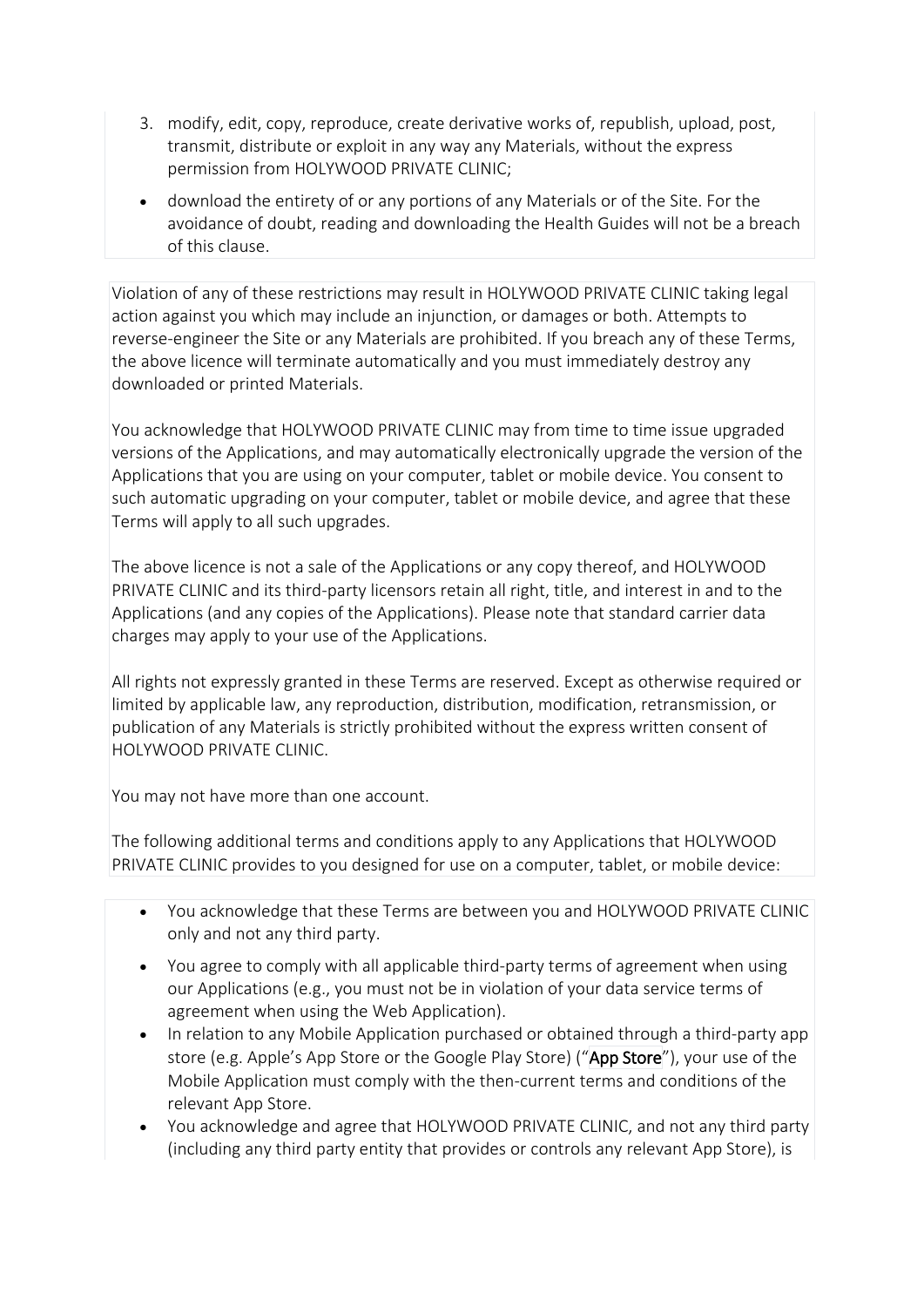solely responsible for the Services and the Materials available through the Applications and that:

- o these third parties do not provide any warranty in relation to the Services or the Materials; and
- o HOLYWOOD PRIVATE CLINIC is solely responsible, to the extent required by these Terms, for addressing any claims by you or any third party relating to the Applications or your possession and/or use of our the Applications, including, but not limited to: (i) product liability claims; (ii) any claim that the Applications fail to conform to any applicable legal or regulatory requirement; (iii) any claims arising under consumer protection or similar legislation; and (iv) any third-party intellectual property infringement claim related to the Applications or your possession and use of the Applications.

## 1.4— Password Restricted Areas of this Site

If you wish to register for an account with HOLYWOOD PRIVATE CLINIC, you must submit the following information through the account registration page on the Site: first name, last name, phone number, email address ("Account Registration Information"). You will also have the ability to provide additional optional information, including credit card details. Such additional information is not required to register for an account but may be helpful to HOLYWOOD PRIVATE CLINIC in administering your account. Once you have submitted your Account Registration Information, a HOLYWOOD PRIVATE CLINIC administrator shall have the right to approve or reject the requested registration, in the HOLYWOOD PRIVATE CLINIC administrator's sole discretion. Once your registration is complete you will be provided with, or given the opportunity to select, unique login details including a username and password ("Login Details"). You are responsible for maintaining the confidentiality of your Login Details, and you are responsible for all activities that occur using your Login Details. You are responsible for the security of any device and are recommended to ensure that any device you use to access your account is subject to password or PIN protection. You agree not to share your Login Details, let others access or use your Login Details or do anything else that might jeopardise the security of your Login Details. You agree to notify HOLYWOOD PRIVATE CLINIC if your Login Details are lost, stolen, if you are aware of any unauthorised use of your Login Details on the Site or if you know of any other breach of security in relation to the Site.

Any Account Registration Information or additional information provided by you will be held by us in accordance with our Privacy Policy.

All the information that you provide when registering for an account and otherwise through the Site must be accurate, complete and up to date. You may change, correct or remove any information from your account by either logging into your account directly through the Site or Applications and making the desired changes or contacting HOLYWOOD PRIVATE CLINIC using the contact information at the end of these Terms requesting that we make the change.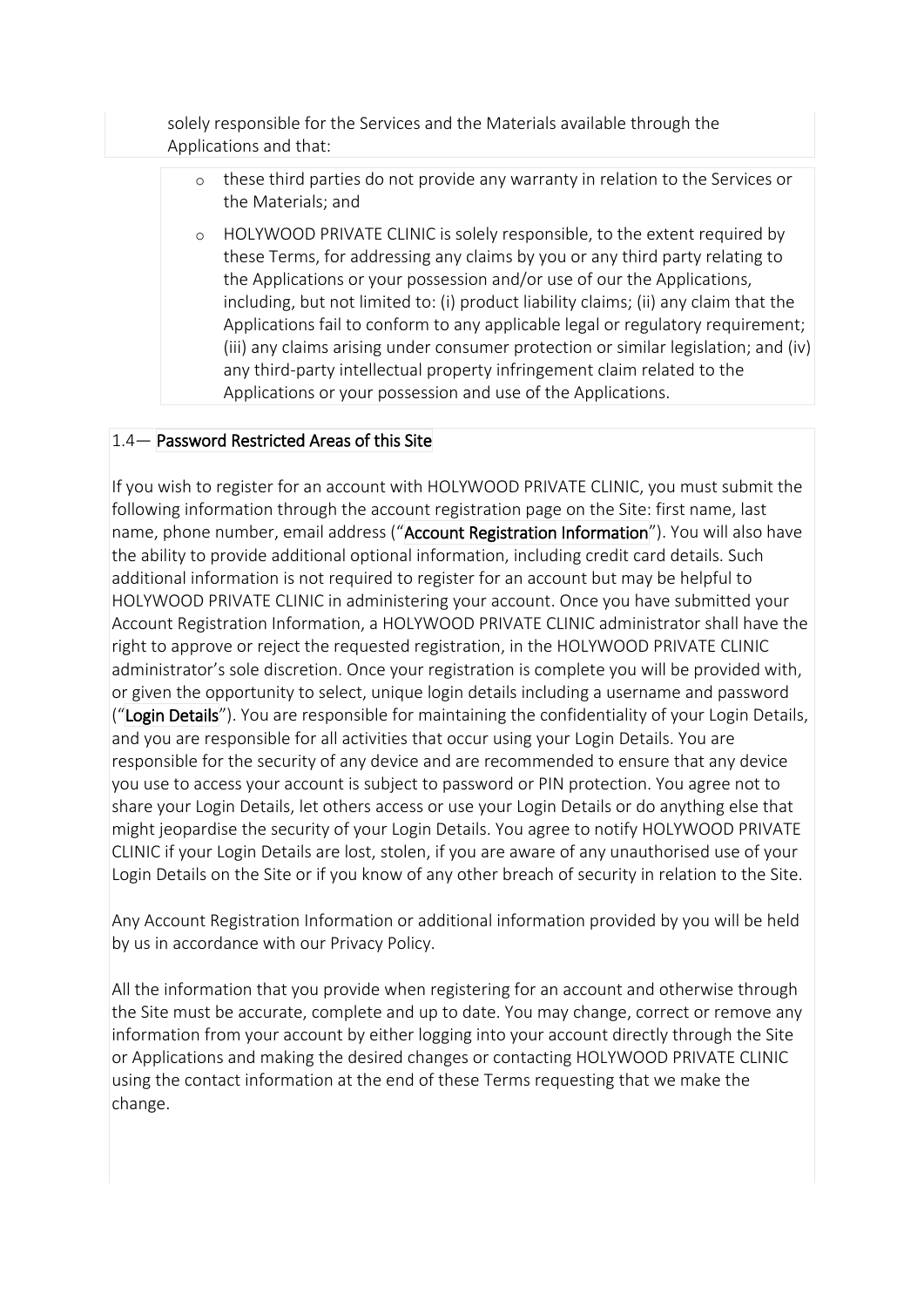## 1.5— Acceptable Use

You agree to be responsible for any act or omission of any users that access the Site or the Applications or use the Services using your Login Details which, if undertaken by you, would be a violation of these Terms, and that such act or omission shall be deemed a violation of these Terms by you. You agree not to access or use any Service we provide for any unlawful or illegitimate purpose or in any manner that contravenes our policies, guidelines, rules or the Terms laid out herein. You shall not sign up or request a Doctor under a false name. You shall not attempt to disrupt the operation of our business through use of methods, including, but not limited to: viruses, Trojan horses, worms, time bombs, denial of service attacks, flooding or spamming. You shall not use any of our Services in any manner that could damage, disable or impair our services or networks. You shall not attempt to gain unauthorised access to any user accounts or computer systems or networks, through hacking, password mining or any other means. You shall not use any robot, scraper or other means to access any aspect of the Site or equipment for any purpose.

## 1.6— Unauthorised Activities

When using this Site and/or the Services, you agree not to:

- Defame, abuse, harass, stalk, threaten, or otherwise violate the legal rights (such as rights of privacy and publicity) of others.
- Use racially, ethnically, or otherwise offensive language.
- Discuss or incite illegal activity.
- Use explicit/obscene language or solicit/post sexually explicit images (actual or simulated).
- Post anything that exploits children or minors or that depicts cruelty to animals.
- Post any copyrighted or trademarked materials without the express permission from the owner.
- Disseminate any unsolicited or unauthorised advertising, promotional materials, 'junk mail', 'spam', 'chain letters', 'pyramid schemes', or any other form of such solicitation.
- Use any robot, spider, scraper or other automated means to access the Site.
- Take any action that imposes an unreasonable or disproportionately large load on our infrastructure.
- Alter the opinions or comments posted by others on this Site.
- Post anything contrary or damaging to our public image, goodwill or reputation.

This list of prohibitions provides examples and is not complete or exclusive. HOLYWOOD PRIVATE CLINIC reserves the right to terminate access to your account, your ability to post to this Site and your ability to use the Services with or without cause and with or without notice, for any reason whether as a result of any action that HOLYWOOD PRIVATE CLINIC determines is inappropriate or disruptive to this Site or to any other user of this Site and/or Services or otherwise. HOLYWOOD PRIVATE CLINIC may report to law enforcement authorities any actions that may be illegal, and any reports it receives of such conduct. When legally required to do so, HOLYWOOD PRIVATE CLINIC will cooperate with law enforcement agencies in any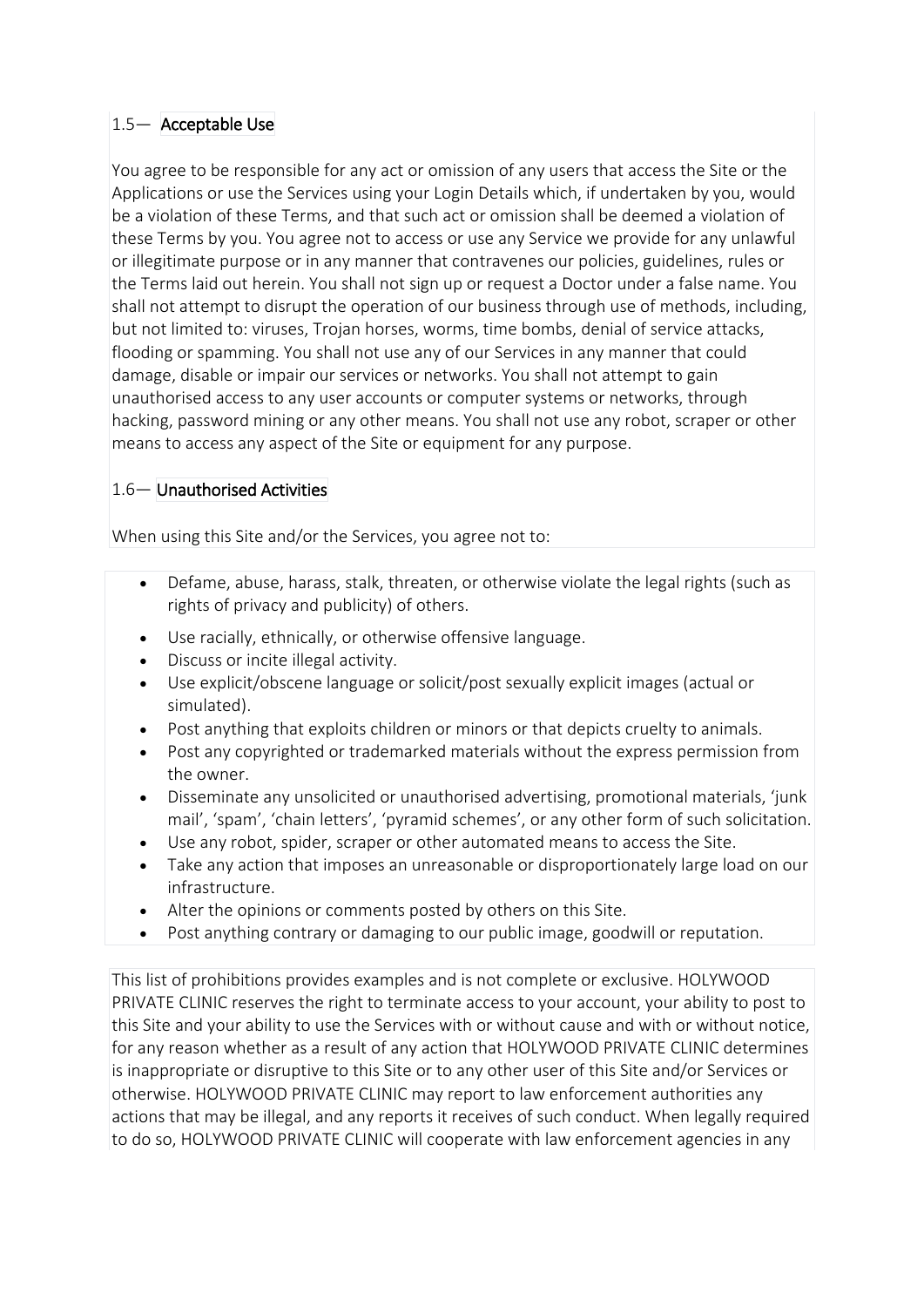investigation of alleged illegal activity on the Site, through the Applications, or on the Internet.

# 1.7— Links to Third Party Sites

This Site may contain links to other web sites that are not part of the Site or connected with it (collectively, "Third Party Sites"). Certain areas of the Site may allow you to interact and/or conduct transactions with such Third Party Sites, and, if applicable, allow you to configure your privacy settings in your Third Party Site account to permit your activities on this Site to be shared with your contacts in your Third Party Site account and, in certain situations, you may be transferred to a Third Party Site through a link but it may appear that you are still on this Site.

You hereby agree to comply with any and all terms and conditions, user guides and privacy policies of any of Third Party Sites. HOLYWOOD PRIVATE CLINIC is providing links to the Third Party Sites to you as a convenience, and HOLYWOOD PRIVATE CLINIC does not verify, make any representations about or take responsibility for such Third Party Sites, including, without limitation, the truthfulness, accuracy, quality or completeness of the content, services, links displayed and/or any other activities conducted on or through such Third Party Sites. You agree that HOLYWOOD PRIVATE CLINIC will not, under any circumstances, be responsible or liable, directly or indirectly, for any goods, services, information, resources and/or content available on or through any Third Party Sites and/or third-party dealings or communications, or for any harm related thereto, or for any damages or loss caused or alleged to be caused by or in connection with your use or reliance on the content or business practices of any third party. Any reference on the Site to any product, service, publication, institution, organisation of any third party entity or individual does not constitute or imply HOLYWOOD PRIVATE CLINIC endorsement or recommendation.

# Payment

# 7.1 Our Fees

Services provided via HOLYWOOD PRIVATE CLINIC are provided direct to consumers. You will be fully responsible for all fees incurred by you through your use of the Services provided by the Site and/or the Applications. You are solely responsible for all charges incurred by using our Service, including your in-person visits from a Doctor. You are not liable for any charges beyond those specifically set out and charged for the Services you are accessing through this Site and pursuant to these Terms.

# Pay Per Use Fees

"Pay Per Use" fees refer to the charges for Services rendered on a Pay Per Use model, that is, Services delivered on a single or recurring basis, without an active membership.

Usage of the Service requires pre-authorisation or pre-payment through a valid debit or credit card, and all the billing will automatically be performed by HOLYWOOD PRIVATE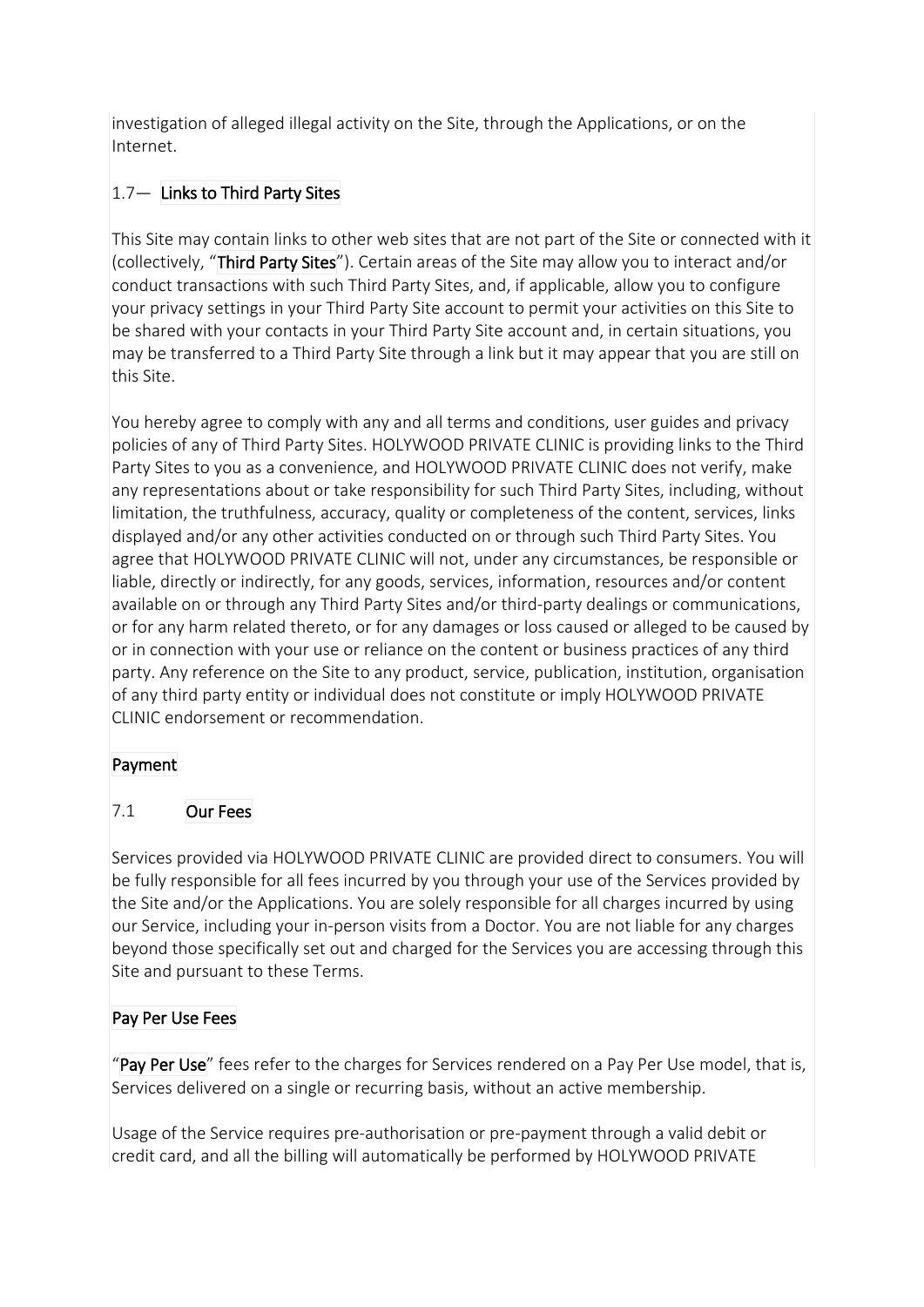CLINIC, per the total Services rendered and accepted according to the standard pricing guides. Charges on your card will appear as "HOLYWOOD PRIVATE CLINIC Limited".

There are fixed fees that will be charged depending on the Services provided, starting with a standard fee for having a Doctor see you and for a basic examination and prescription. On certain times and days, additional after-hours, off hours, or weekend fees may also apply. Extra time fees for consultations which take longer than the standard consultation length may also apply. The list of standard fees is available on the Site. You will be informed of all applicable fees prior to medical services being rendered

## Cancellation

If you book a Doctor appointment or medical test, you can cancel or rearrange for no charge up to 24 hours before the appointment/test. Appointments or tests cancelled less than 24 hours before will be charged 100% of the appointment fee.

Once you have received medical services from a Doctor or had your test, you will not be able to terminate your request (as the service has already been provided), and all fees are due immediately and non-refundable. This no-refund policy shall apply at all times regardless of your decision to terminate your usage, our decision to terminate your usage, or any disruption caused to the Service (either planned, intentional, accidental, or for any reason whatsoever).

In the event that an excess charge is made, please contact support using the contact details set out below and HOLYWOOD PRIVATE CLINIC will endeavour to investigate and, if appropriate, process the refund within 14 days of receipt from you of notice of the excess charge. HOLYWOOD PRIVATE CLINIC reserves the right to determine final prevailing pricing for the Services. Although HOLYWOOD PRIVATE CLINIC makes every effort to ensure that the pricing information published on the Site or Applications reflects the Prevailing Pricing we make no guarantee that this is the case and it is your responsibility to confirm the Prevailing Pricing if you have any doubts in this regard.

You are not liable for any charges or fees if the Doctor declines your visit for any reason. However, if you do not allow a Doctor access to your property to perform the medical services as arranged (and you do not have a good reason for this) we may charge you additional costs incurred by us or the Doctor as a result. If, despite our reasonable efforts, we are unable to contact you or re-arrange access to your property, we may end the contract.

# Contacting You

In order to provide the Services, HOLYWOOD PRIVATE CLINIC may communicate with you by electronic means as set out in our Privacy Policy. These electronic communications may include notices about applicable fees and charges, transactional information and other information concerning or related to the Site and/or Services provided on or through the Site and your use thereof. These electronic communications are part of your relationship with HOLYWOOD PRIVATE CLINIC and are required for your use of the Services. You agree that any notices, agreements, disclosures or other communications that we send you electronically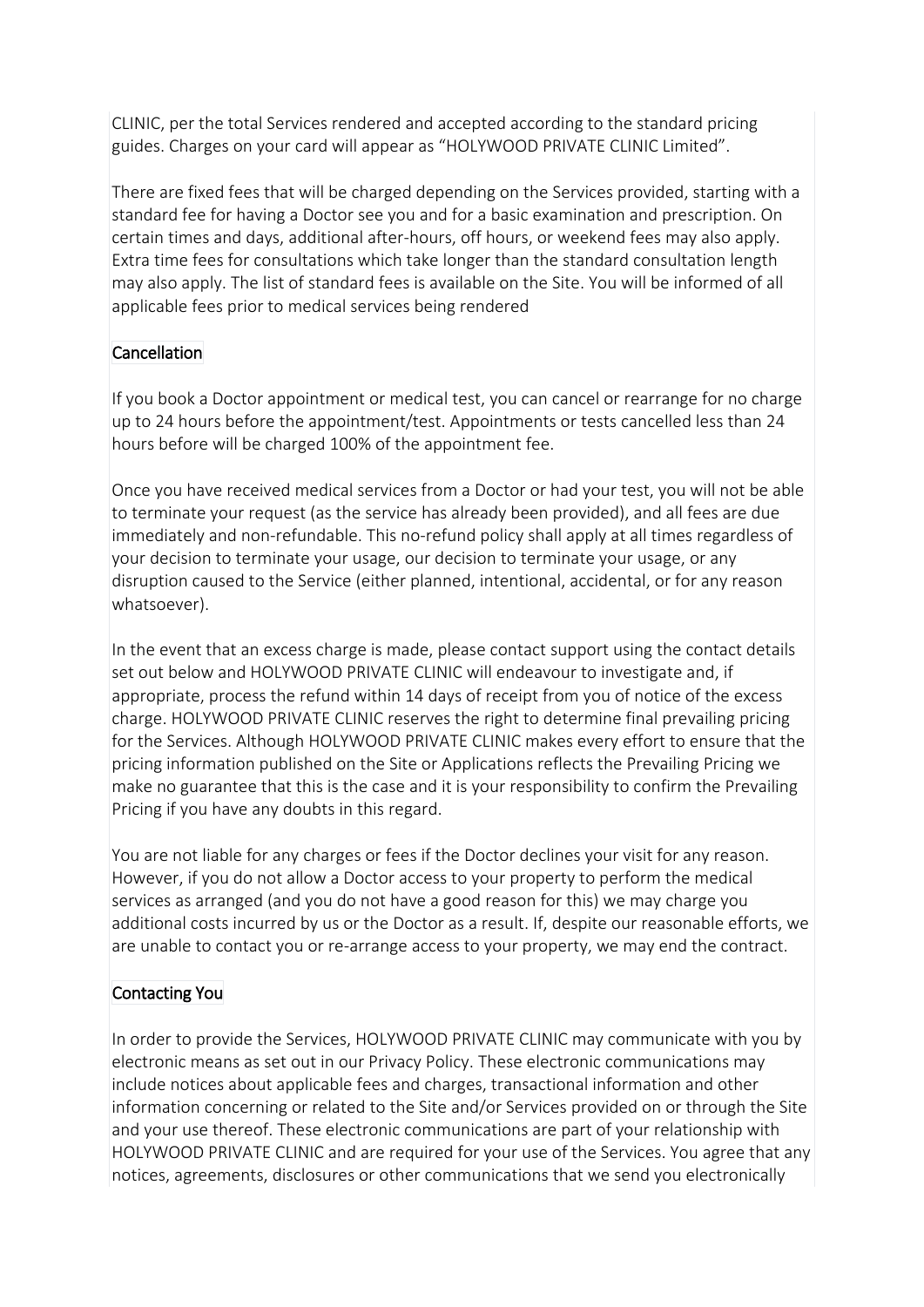will satisfy any legal communication requirements, including that such communications be in writing. The aforementioned communications are transactional and do not relate to advertising or other similar communications. For more information on our communications with you and any communication we make with you of an advertising nature please see our Privacy Policy.

Protecting the privacy of children is very important to us. We do not collect or maintain personal information from people we actually know are under 18 years old for the purpose of this clause.

## Breach of Terms

You acknowledge that your access to the Site, the Applications, the Materials and any aspect of our Services shall be subject at all times to your compliance with these Terms. We may, in our sole discretion, immediately suspend or revoke your access to the Site, the Applications, the Materials and any aspect of our Services if you breach any provision set out in these Terms.

You acknowledge and agree that a breach of these Terms by you, including but not limited to a breach of the sections above entitled 'Acceptable Use' and 'Unauthorised Activities', may result in injury to HOLYWOOD PRIVATE CLINIC and our business and reputation and shall entitle us to obtain any and all remedies and relief available by law, including without limitation equitable relief (including injunction) for any such breach or threatened breach by you.

# **Disclaimer**

Although HOLYWOOD PRIVATE CLINIC makes reasonable efforts to update the information on the Site and the Applications, HOLYWOOD PRIVATE CLINIC does not make any representations, warranties or guarantees, whether express or implied, that the information provided in the Site or the Applications (including the Materials) or through the Services is correct, current, or complete, or that it does not contain technical inaccuracies or typographical errors.

HOLYWOOD PRIVATE CLINIC does not warrant or guarantee that Site or Applications are made available free of viruses or other harmful components. HOLYWOOD PRIVATE CLINIC assumes no responsibility (and expressly disclaims responsibility) for updating this site to keep information current or to ensure the accuracy or completeness of any posted information.

HOLYWOOD PRIVATE CLINIC makes no warranty that the Site, Applications or Services will meet your requirements, or that the Site, Applications or Services will be uninterrupted, timely, secure, or error-free; nor does HOLYWOOD PRIVATE CLINIC make any warranty as to the results that may be obtained from the use of the Services, or that defects in the Site or Services will be corrected. You understand and agree that any material obtained through the use of Services is done at your own discretion and risk and that you will be solely responsible for configuring your information technology, computer programmes and platform to access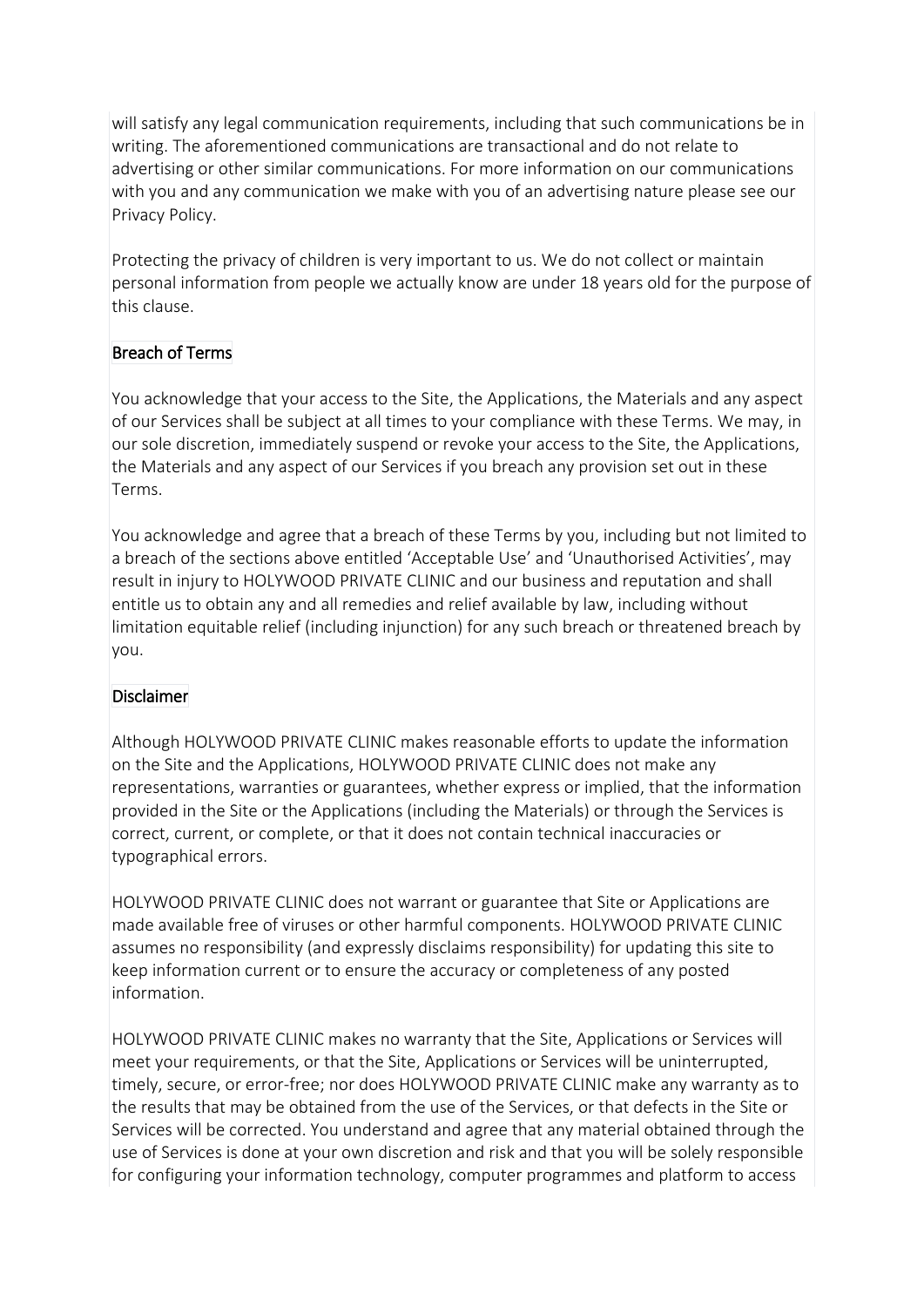our Site, and for damage or loss of data that results from the download of such material and/or information.

No advice or information, whether oral or written, obtained by you from HOLYWOOD PRIVATE CLINIC or through the Services will create any warranty not expressly made herein.

## LIMITATION OF LIABILITY – YOUR ATTENTION IS DRAWN TO THIS CLAUSE

## General

If you are dissatisfied with any portion of Services or the behaviour of the Doctor then please see our complaints policy on the Site. You may be entitled to substitute Services or a refund.

Nothing in these Terms excludes or limits our liability for death or personal injury arising from our negligence, or our fraud or fraudulent misrepresentation, or any other liability that cannot be excluded or limited by the laws of Northern Ireland.

Subject to these Terms, the aggregate liability of HOLYWOOD PRIVATE CLINIC to you for all claims arising from or related to the Site, the Applications, the Materials or the Services is limited to the amount of fees actually paid by you for use of the Services. To the extent permitted under applicable law, in no event will HOLYWOOD PRIVATE CLINIC or its officers, employees, directors, parents, subsidiaries, affiliates, agents or licensors be liable for any loss of revenue, income, profit, goodwill, data or any indirect, or, consequential losses, arising out of or related to your use of, or inability to use, the Site, Applications, the Materials and the Services, or arising out of your use of or reliance on any content displayed on the Site or the Applications, regardless of whether such damages are based on contract, tort (including negligence and strict liability), warranty, statute or otherwise.

Please note that HOLYWOOD PRIVATE CLINIC only provides the Site and the Applications for domestic and private use. You agree not to use the Site or the Applications for any commercial or business purposes, for re-selling the Services or for profit. HOLYWOOD PRIVATE CLINIC shall have no liability to you for any loss of profit, loss of business, business interruption, or loss of business opportunity.

HOLYWOOD PRIVATE CLINIC will not be liable for any loss or damage caused by a virus, distributed denial-of-service attack, or other technologically harmful material that may infect your computer equipment, computer programs, data or other proprietary material due to your use of the Site or the Applications or to your downloading of any content on them, or on any website linked to them.

#### General Medical Tests and Vaccinations

We do not recommend or endorse any specific tests, healthcare or service providers, medications, products or procedures.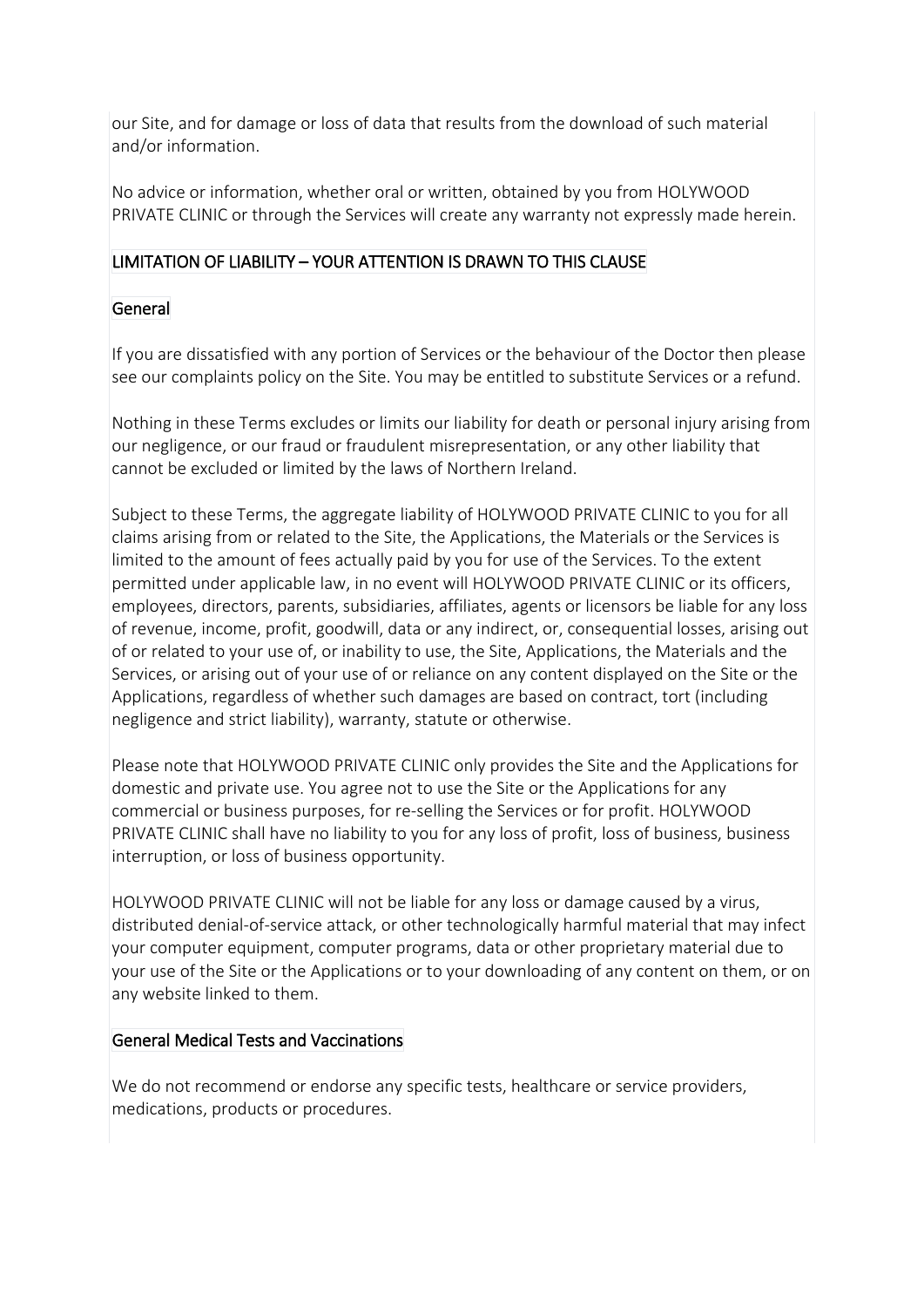HOLYWOOD PRIVATE CLINIC does not carry out laboratory testing and so, to the extent permitted by law, excludes all liability in respect of any incorrect laboratory test results where such incorrect result is not due to its negligence or misconduct.

Subject to these Terms, the aggregate liability of HOLYWOOD PRIVATE CLINIC to you for all claims arising from or related to any medical tests and vaccinations carried out as part of the Services is limited to the amount of fees actually paid by you for use of the Services.

# Liability

All the Doctors who work with HOLYWOOD PRIVATE CLINIC are responsible for complying with regulatory and local requirements relating to professional negligence and liability insurance and are responsible for the clinical services that they provide to you.

If you have any concerns about the treatment or advice that you have received from one of our Doctors as part of the Services then please contact us on info@holywoodprivateclinic.com.

Subject to these Terms, the aggregate liability of HOLYWOOD PRIVATE CLINIC to you for all claims arising from or related to any Doctor Appointments carried out as part of the Services is limited to the amount of fees actually paid by you to use the Services.

#### Events outside our control

We are not responsible for delays outside our control. If our supply of the Services is delayed by an event outside our control then we will contact you as soon as possible to let you know, and we will take steps to minimise the effect of the delay. Provided we do this we will not be liable for delays caused by the event, but if there is a risk of substantial delay you may contact us to end the contract and receive a refund for any Services you have paid for but not received.

#### Local Laws

HOLYWOOD PRIVATE CLINIC controls and operates this Site from its headquarters in the United Kingdom and provides the Services within the United Kingdom. Accordingly, the Materials may not be appropriate or available for use in other locations. If you use this Site outside the United Kingdom, you are responsible for following applicable local laws. We do not represent that content available on or through our Site is appropriate for use or available in other locations.

#### Feedback

If you send or transmit any communications, comments, questions, suggestions, or related materials to HOLYWOOD PRIVATE CLINIC, whether by letter, email, telephone, or otherwise (collectively, "Feedback"), suggesting or recommending changes to the Site, any Services